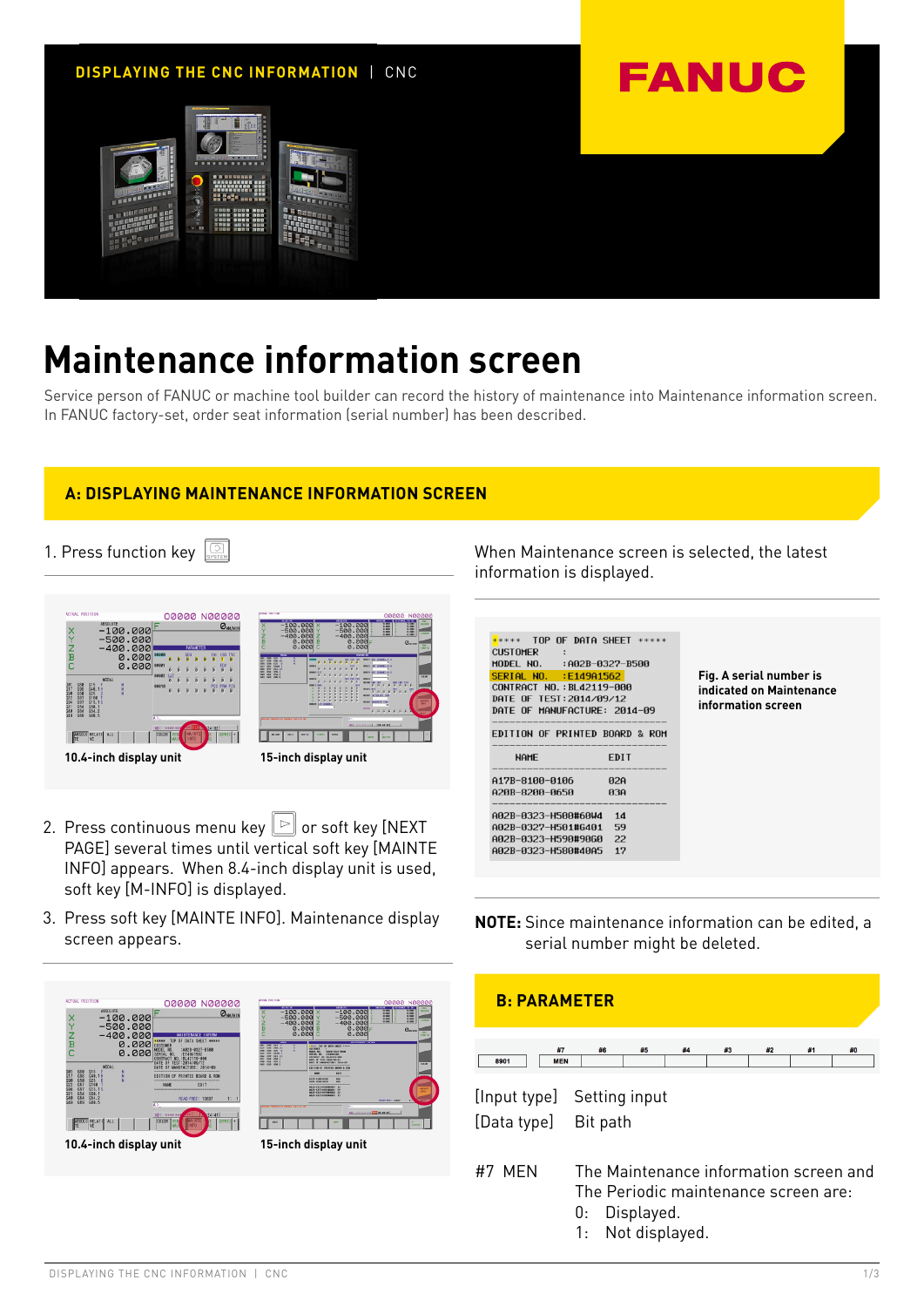

# **System configuration screen**

After the system has started normally, you can find the types of installed printed circuit boards and software types by displaying System configuration screen.

# **A: DISPLAYING SYSTEM CONFIGURATION SCREEN B: HARDWARE CONFIGURATION SCREEN**

1. Press function key  $\boxed{\odot}$ 





2. Press soft key [SYSTEM].



2. Two types of System configuration screen, Hardware screen and Software screen are provided, and you can switch between these screens by using the **LE** page keys.

 When all information cannot be displayed on one page of the screen, you can switch to the next page by using the  $\mathbb{E}[\mathbb{E}]$  keys.



# **DISPLAYED INFORMATION**

## **1. NAME**

 **MAIN BOARD –** Displays information of the main board, and cards and modules on the main board.

 **OPTION BOARD –** Displays information of the board installed in the option slot.

 **DISPLAY –** Displays information of the display unit.

 **OTHERS –** Displays information of other components (such as an MDI and a basic unit).

**2. SLOT –** Displays the number of the slot in which the option board is inserted.